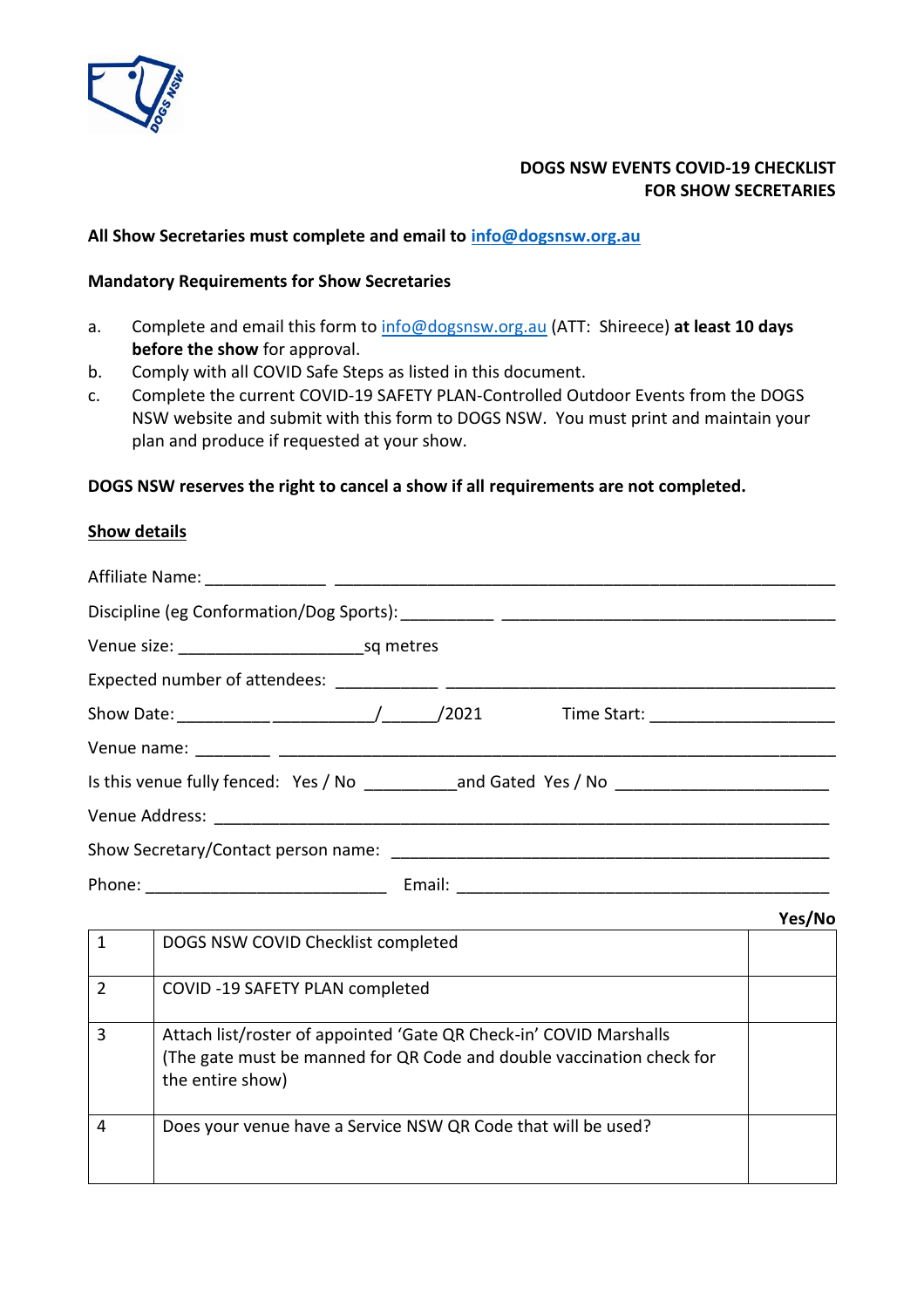

| 5 | Do you have iPad/tablet for manual recording of names/time/vaccination<br>details for those exhibitors/visitors unable to check in?                                                     |  |
|---|-----------------------------------------------------------------------------------------------------------------------------------------------------------------------------------------|--|
| 6 | Does your Club have information of COVID requirements to inform all<br>Judges, Stewards & Officials of current COVID-19 Regulations?                                                    |  |
|   | Have you calculated the size of your venue/ground in square metres and<br>have calculated the maximum number of persons allowed to be on the<br>ground at 1 person per 2 square metres? |  |
| 8 | Do you agree to comply with the DOGS NSW COVID Safe Steps/Procedures<br>document                                                                                                        |  |

## **COVID Safe Steps/Procedures**

- 1. Complete the 'Mandatory requirements for Show Secretaries' (a,b,c above)
- 2. Ensure that your venue is fenced/barricaded and gated so as to record all attendees present and ensure all are double vaccinated.
- 3. Ensure that you adhere to the density limit of 1 person per 2 sq metres, eg, ground is 2000 sq metres, therefore, maximum capacity is 1000 attendees.
- 4. Provide a warning to all attendees to self-assess their health before entering and not attend should they be suffering any COVID-like symptoms.
- 5. Ensure all Officials, workers and volunteers check in as per COVID health requirements.
- 6. Use a Service NSW QR Code at all entry points for check-in of all attendees.
- 7. Allocate a cleaner to ensure that 'frequently touched areas and surfaces are cleaned several times per day' with disinfectant/detergent.
- 8. Ring Stewards are to clean ring tables regularly with disinfectant/detergent.
- 9. Have hand sanitiser at key points around the venue including rings.
- 10. Ensure gazebos and setups are separated by 1.5m for physical distancing.